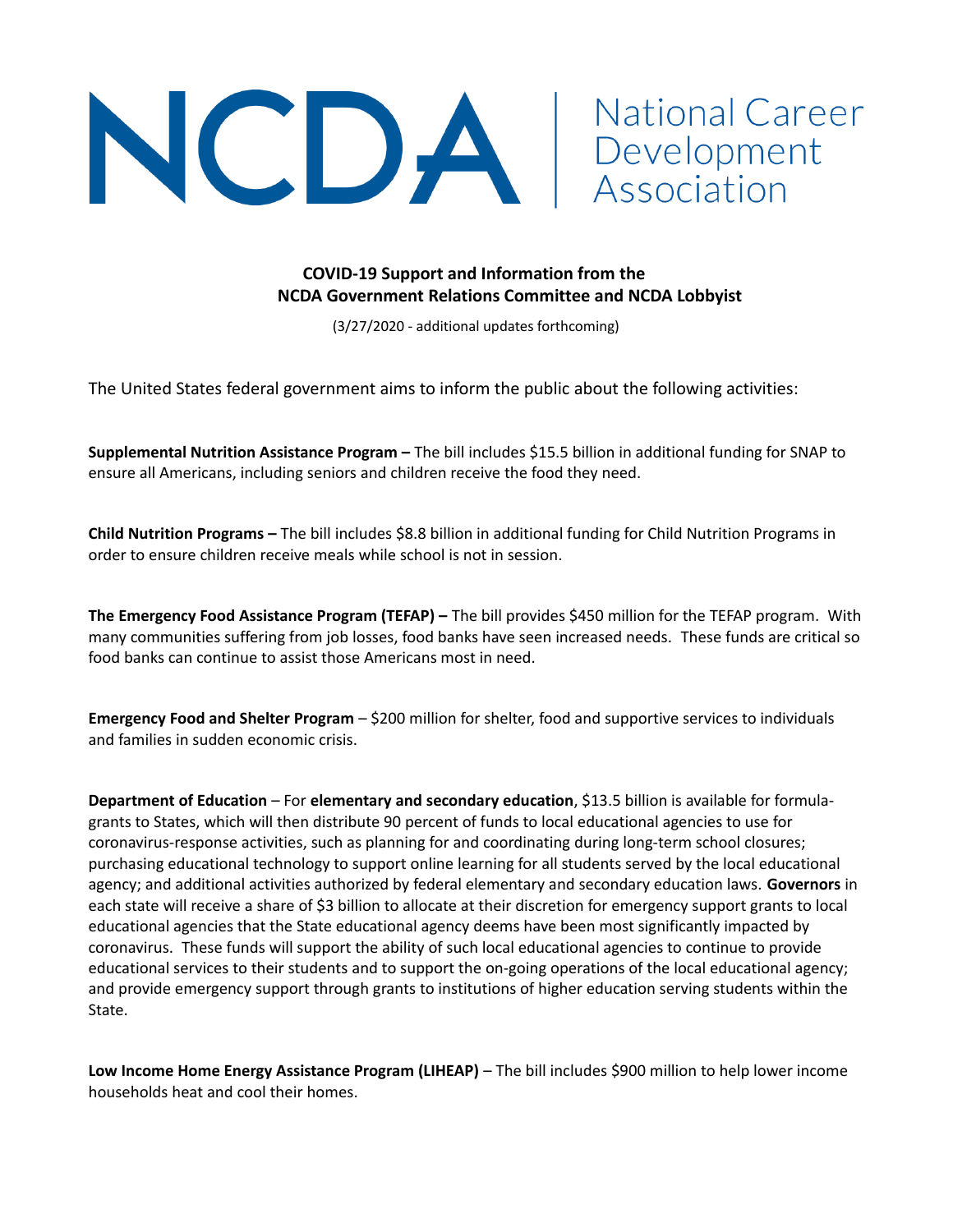**Substance Abuse and Mental Health Services Administration** – The bill provides \$425 million for SAMHSA to increase access to mental health services in our communities through Community Behavioral Health Clinics, suicide prevention programs, and emergency response spending that can target support where it is most needed, such as outreach to those experiencing homelessness.

**Institute for Museum and Library Services** – The bill includes \$50 million for the Institute of Museum and Library Services to expand digital network access in areas of the country where such access is lacking, including the purchase of internet-enable devices and provisions for technical support services in response to the disruption of schooling and other community services during the COVID-19 emergency.

**Emergency Solutions Grants** – \$4 billion is included to address the impact of COVID-19 among individuals and families who are homeless or at risk of homelessness, and to support additional homeless assistance, prevention, and eviction prevention assistance. Eviction prevention activities including rapid rehousing, housing counseling, and rental deposit assistance will mitigate the adverse impacts of the pandemic on working families.

**Rental Assistance Protections for Low-Income Americans** – \$3 billion is included for housing providers to help more than 4.5 million low-income households made up of more than 9.6 million individuals currently assisted by HUD to safely remain in their homes or access temporary housing assistance in response to economic and housing disruptions caused by COVID-19.

**Campus-based aid waivers –** The bill waives the non-federal share requirement for campus-based aid programs. Institutions are allowed to transfer unused work-study funds to be used for supplemental grants. The bill allows institutions to award additional supplemental educational opportunity grants to students impacted by COVID-19.

**Federal work-study modifications** – Allows institutions to issue work-study payments to students who are unable to work due to work-place closures as a lump sum or in payments similar to paychecks.

**Adjustments of Subsidized Loan Limits** – For students who dropped out of school as a result of COVID – 19 excludes the term from counting toward lifetime subsidized loan eligibility.

**Exclusion from Federal Pell Grant Duration Limit** – For students who dropped out of school as a result of COVID -19 excludes the term from counting toward lifetime Pell eligibility.

**Institutional Refund and Federal Student Loan Flexibility** – For students who dropped out of school as a result of COVID -19, the student is not required to return Pell grants or federal student loans to the Secretary. Also waives the requirement that institutions calculate the amount of grant or loan assistance that the institution must return to the Secretary.

**Satisfactory Progress** – For students who dropped out of school as a result of COVID -19, the student's grades